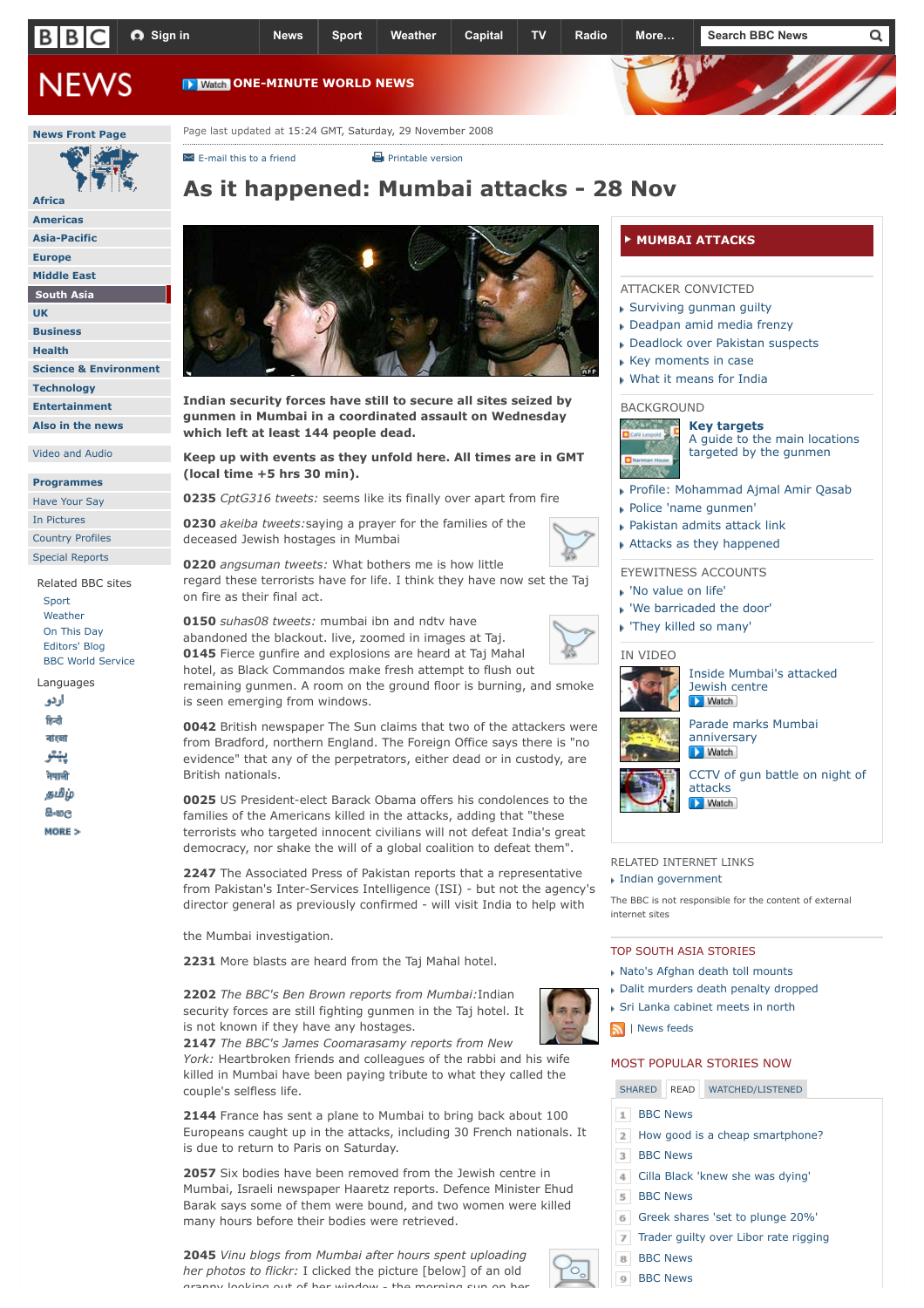granny looking out of her window - the morning sun on her face and she was watching the helicopter that was

dropping... commandos on to the building beside Nariman House. A delayed response close to 26 hrs after the initial strike. Makes me wonder whether the spirit of Mumbai has been reduced to 'Pray' or 'Prey'! [See Vinu's photostream on flickr.](http://www.flickr.com/photos/vinu/)

**2025** *ajayonweb tweets:* Hope does not become like any other attack- paying tribute to the spirit of city, investigations that don't lead anywhere...

**2020** *BBC security correspondent Frank Gardner reports:* UK counter-terrorism officials say there is still absolutely no evidence to stand up the allegations of UK nationals being involved in the Mumbai attacks.

**2015** *BBC security correspondent Frank Gardner reports:* US counterterrorism officials have told the BBC there are indications of a Kashmiri connection to the men who carried out the Mumbai attacks. However, like most Western governments at the moment, they are wary of placing any definitive blame until more is known.

**1932** At least 13 foreign nationals died in the attacks in addition to the five killed at the Jewish centre, according to Indian Home Ministry data carried by India's PTI news agency. A further 22 foreigners were injured.

**1943** *Saad Rizwan e-mails from Lahore:* I am from Pakistan and I strongly feel for the Indians as well as foreigners who became a victim to this violence. I pray to God to give all those affected and their families strength at this hard time.

**1930** The Indian news agency PTI puts the casualty toll at 160 dead including 16 security personnel with one suspected militant captured.

1900 US President George W Bush says he is deeply saddened by the deaths of "at least two" Americans and all the other victims of "Wednesday's horrific attack in Mumbai", AFP reports.

**1831** AurusIT tweets from Mumbai with an old picture of what appears to be the Wasabi Restaurant in the Taj hotel, reportedly the scene of fighting between the gunmen and security forces. [Read AurusIT's tweets.](http://twitter.com/AurusIT)

**1818** *BBC security correspondent Frank Gardner reports:* Interpol have told me that 48 hours after the attacks began they are still waiting for permission from the Indian interior ministry to fly in their team. They are quite frustrated.

**1813** *The BBC's Ben Brown reports from outside the Taj hotel:* The operation to flush out gunmen appears to be continuing though there is less gunfire.

1742 The website of India's NDTV puts the overall casualty toll for Mumbai at 154 dead and 327 injured.

**1736** *Nam e-mails from Dubai:* What I saw on TV, did not convince me that Indian anti-terrorist police was well prepared. I think they should have been well equipped, trained and better prepared.

**1733** The founder of lingerie company Princess Tam Tam, 47-year-old Loumia Hiridjee, and her husband Mourad Amarsy, 49, were the French citizens killed as they dined at the Oberoi Hotel on Wednesday, says company president Roland de Farcy.

**1731** *Nimrod e-mails from Mumbai:* There's genuine terror struck in the hearts of people here... Bombay does not feel like Bombay... The streets, trains and buses are all empty.... **1716** A Brooklyn-based rabbi and his wife were killed in the

siege on the Nariman House Jewish centre, the Chabad-Lubavitch movement confirms. Rabbi Gavriel and Rivka Holtzberg were "the beloved directors of Chabad-Lubavitch of Mumbai", it says.

1712 The attacks have all the signs of being directed by Pakistan's ISI intelligence agency, a former head of India's Intelligence Bureau, Arun



[Most popular now, in detail](http://news.bbc.co.uk/1/shared/bsp/hi/live_stats/html/map.stm)





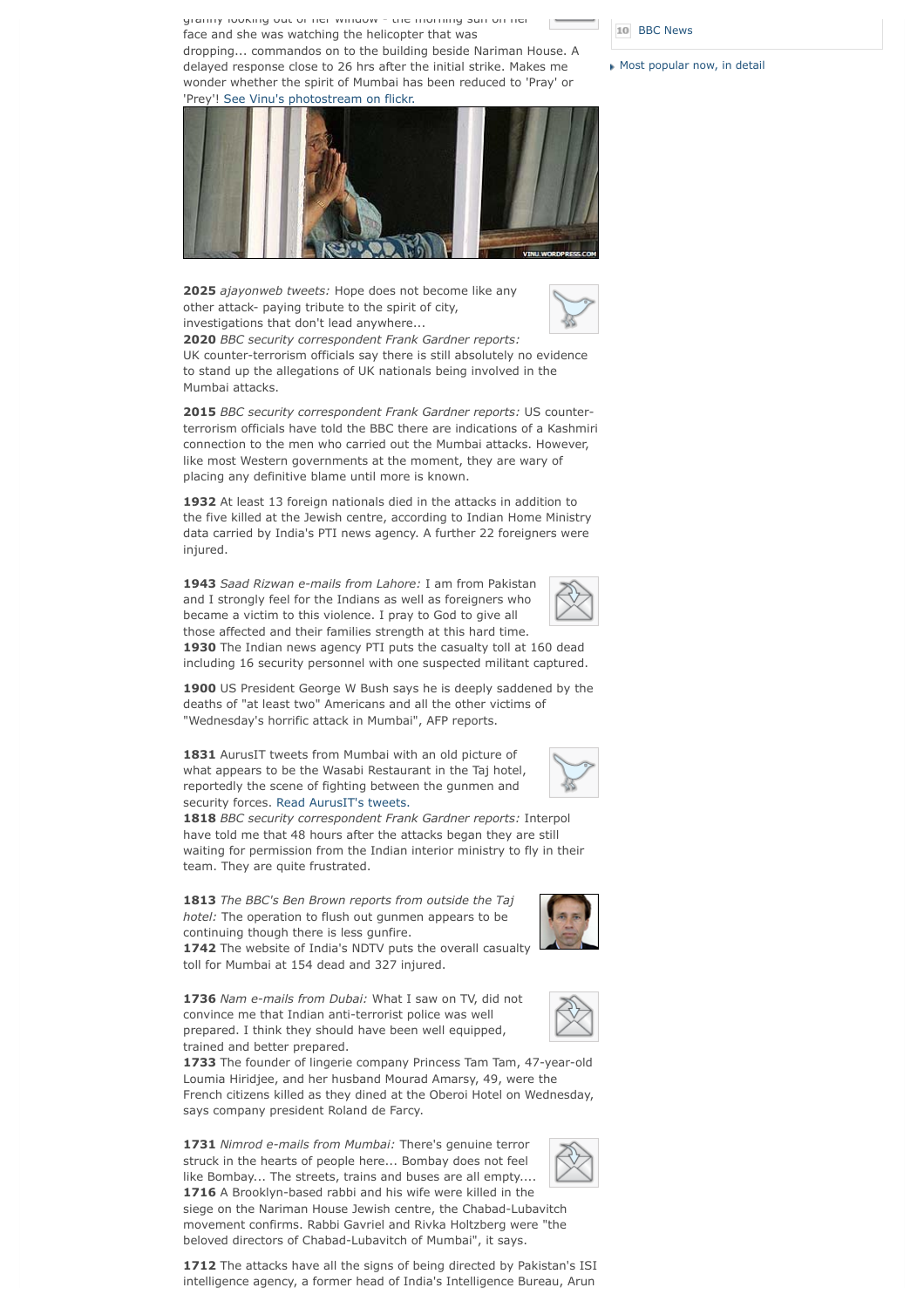Bhagat, tells the BBC. He suggests it was a bid to sabotage rapprochement between the two governments.

intelligence agency, a former head of India's Intelligence Bureau, Arun

**1707** Arun Shanbhag, Mumbai, has posted pictures of Indian security forces passing his street where the Cafe Leopold is also situated. [Read Arun Shanbhag's blog.](http://arunshanbhag.com/) **1702** The commando-led operation at the Nariman House Jewish centre is over, India's NDTV reports.



**1653** UK Prime Minister Gordon Brown sees "no evidence at this stage" of British involvement in the Mumbai massacre. Indian authorities have told the UK there is no evidence of Britons among the gunmen, a UK Foreign Office spokeswoman adds.

1647 Militants stocked weapons and explosives, including 40 grenades, inside the Oberoi-Trident hotel before launching their attacks, an Indian Intelligence Bureau source tells AFP news agency. Agents have reportedly arrested a suspected Islamic militant who checked into the hotel four days before the attacks.

**1632***The BBC's Nik Gowing in Mumbai says:* This isn't a mopping up operation, it's a very serious challenge inside the Taj hotel. Officially they have said there's one militant but word is reaching us from official government sources there may be two or three. There could be quite a few hostages



inside. Are there booby traps? Are there arsenals of weapons? There must be some pretty gruesome scenes inside.

**1624***venkysridhar tweets from Dubai:* Our soldiers are brave but I feel we could have done better. 48 hours is a lot. [Read venkysridhar's tweets.](http://twitter.com/venkysridhar)



**1616***The BBC's Nik Gowing in Mumbai says:* We are still hearing gunfire from time to time. It's said there may be more than one of the militants still holding out inside the Taj hotel, as well as some hostages.

A day of explosions and gunfire at the Taj Mahal Palace hotel

**1614** *The BBC's David Loyn reports from Delhi:* The last time there was an attack in India with the international implications of the Mumbai violence was an armed assault on the Indian parliament in 2001. That took the two countries almost to the brink of war. But Pakistan now has a democratic government. Pakistani Foreign Minister Shah Mahmood Qureshi says Pakistan's army and intelligence services no longer run secret wars or inspire militancy abroad.

**1609** Americans are "still at risk on the ground" in Mumbai, the US state department warns.



*Ash e-mails from London:* My parents live in Fort in South Bombay, which is 10 minutes from the Taj Hotel. They are saying they can't go out and are running out of food.

**1532** Only five Israeli citizens in India have not contacted their families or authorities since Wednesday, Israeli Foreign Minister Tzipi Livni says.

**1527** An Israeli female hostage in the Nariman House Jewish centre telephoned the Israeli consulate in Mumbai with the gunmen's demands, Israel 10 TV reports. The call was made before Indian commandos stormed the building.

**1515***British businessman Sir Gulam Noon, rescued from the 6th floor of the Taj hotel, tells the BBC:* "From London, my daughters and son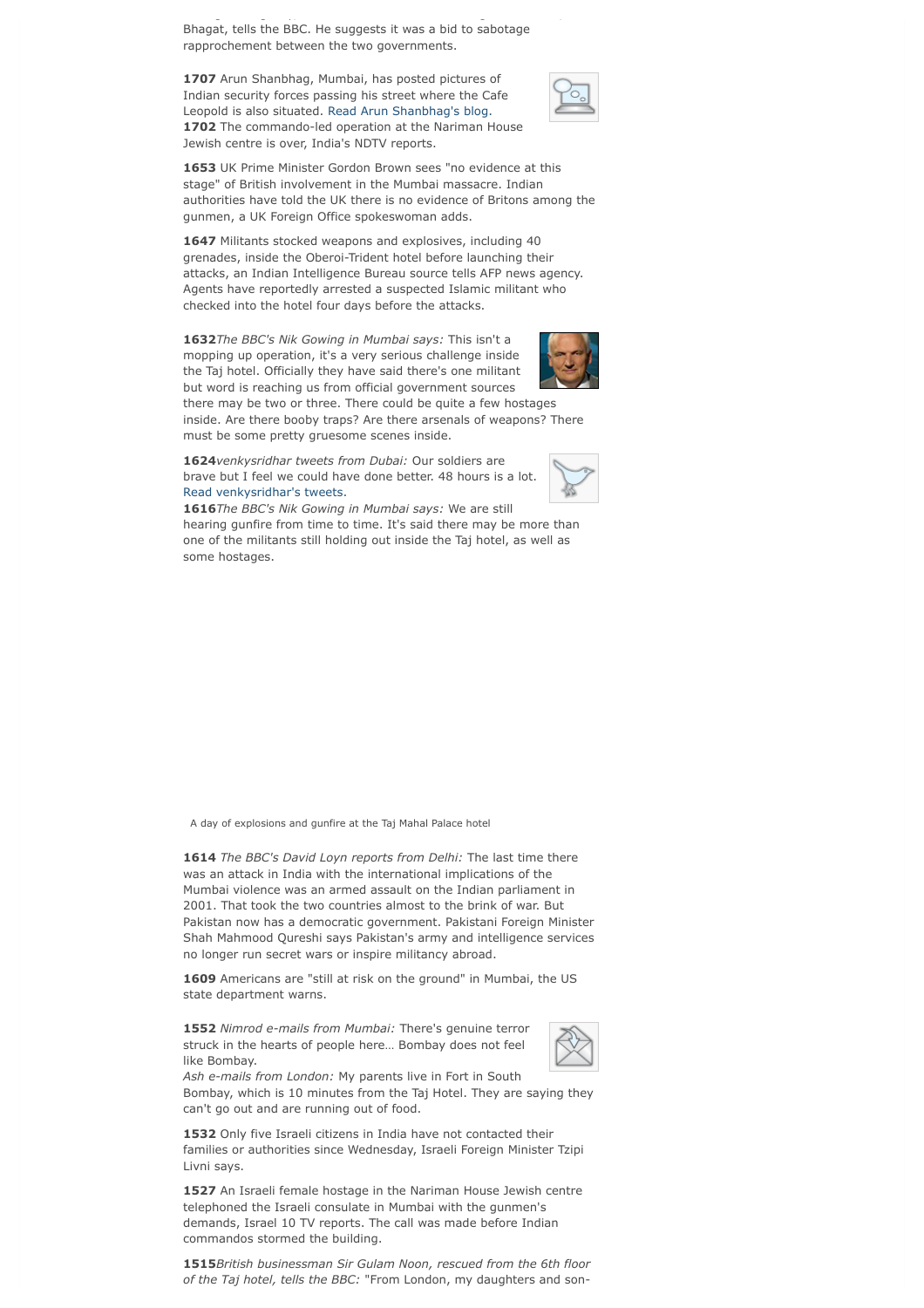in-laws [told us] the fire has started on the sixth floor... The [fire crew] saw us, they brought a crane with a cage... broke the windows and they brought us down."

**1510** Indian National Security Guard chief JK Dutt gives details of the aftermath at the Nariman House Jewish centre to NDTV: Three of the hostages were found dead on the building's second floor, killed by the gunmen who then moved upstairs. The other two hostages were found dead on the fourth floor, where the gunmen were eventually killed.

**1503** Security force operations at the Taj Mahal Palace Hotel and Nariman House are winding up, India's NDTV says.

**1500** The UK's immediate priority is to help Britons caught up in the attacks, Foreign Secretary David Miliband says. But a British police team will "offer to help the Indians on any detective and forensic follow-up once the actual incident is over," he adds.

**1456** India's NDTV reports heavy gunfire and several explosions coming from a restaurant in the Taj hotel.

**1450** French Foreign Minister Bernard Kouchner confirms two French citizens were killed in the attacks and expresses his condolences to their families.

**1446** A huge blast has occurred at Nariman House, India's Times Now TV says. Five or six gunmen are thought to be still inside the Taj hotel, it adds.

**1440** A body has been taken out of the Taj hotel and people on stretchers are also being removed, India's Times Now TV reports. Many stretchers are being taken inside so probably there are more, the TV says.

**1436** *The BBC's Adam Mynott says:* There have been three loud explosions at the Jewish Centre at Nariman House but it remains unclear whether these were caused by attackers or security forces.



1428 Reports of the number of gunmen inside the Taj range from six to one, Mumbai-based journalist Malini Agarwal tells BBC World. There has been more shooting at Nariman House, the journalist says, adding: "This death toll is definitely going to rise, I'm sure,"

**1426** A fierce gun battle is raging at the Taj hotel while the total number of militants killed has risen to 11, India's Times Now TV reports.

**1422** Fresh shots have been fired in the Nariman House area, India's Times Now TV reports.

1421 Rabbi Gavriel Noach Holzberg and his wife were among five hostages killed at Nariman House, where two militants also died, India's NDTV reports. There are no survivors, it says.

**1420***Amitabh Thakur e-mails from Lucknow, India:* This is more bizarre and unthinkable than one could even have dreamt. All we can say is that this must be among the blackest days in our country in the post-Independence period.



*Ali e-mails from England:* Why is the Indian government blaming Pakistan for this attack? Pakistan is willing to help with this matter and get to the bottom of it.

**1413** An American and his 13-year-old daughter were killed in the Mumbai cafe attack. Former college professor Alan Scherr, 58, was part of a 25-strong delegation from the Virginia-based Synchronicity Foundation, which promotes meditation. Four other members of the group were injured, the Foundation says.

**1407** *JustPazz, India, tweets:* Appalled at the foolishness of the curious onlookers who are disrupting the NSG operations. [Read JustPazz's tweets.](http://twitter.com/JustPazz)



**1401** Two unidentified bodies have been recovered from the Taj Hotel, India's Times Now TV channel reports.

1355 The bodies of five hostages were recovered from the Jewish centre in Nariman House after it was stormed by Indian commandos, AFP news agency quotes an Israeli diplomat as saying.

**1345** Pakistan says a joint anti-terrorism mechanism with India must be strengthened after the attacks. "Pakistan is willing to cooperate at every level with the government of India," Pakistani Foreign Minister Shah Mahmood Qureshi is quoted by Reuters as saying.

**1331** Five people have been killed at Nariman House, India's Times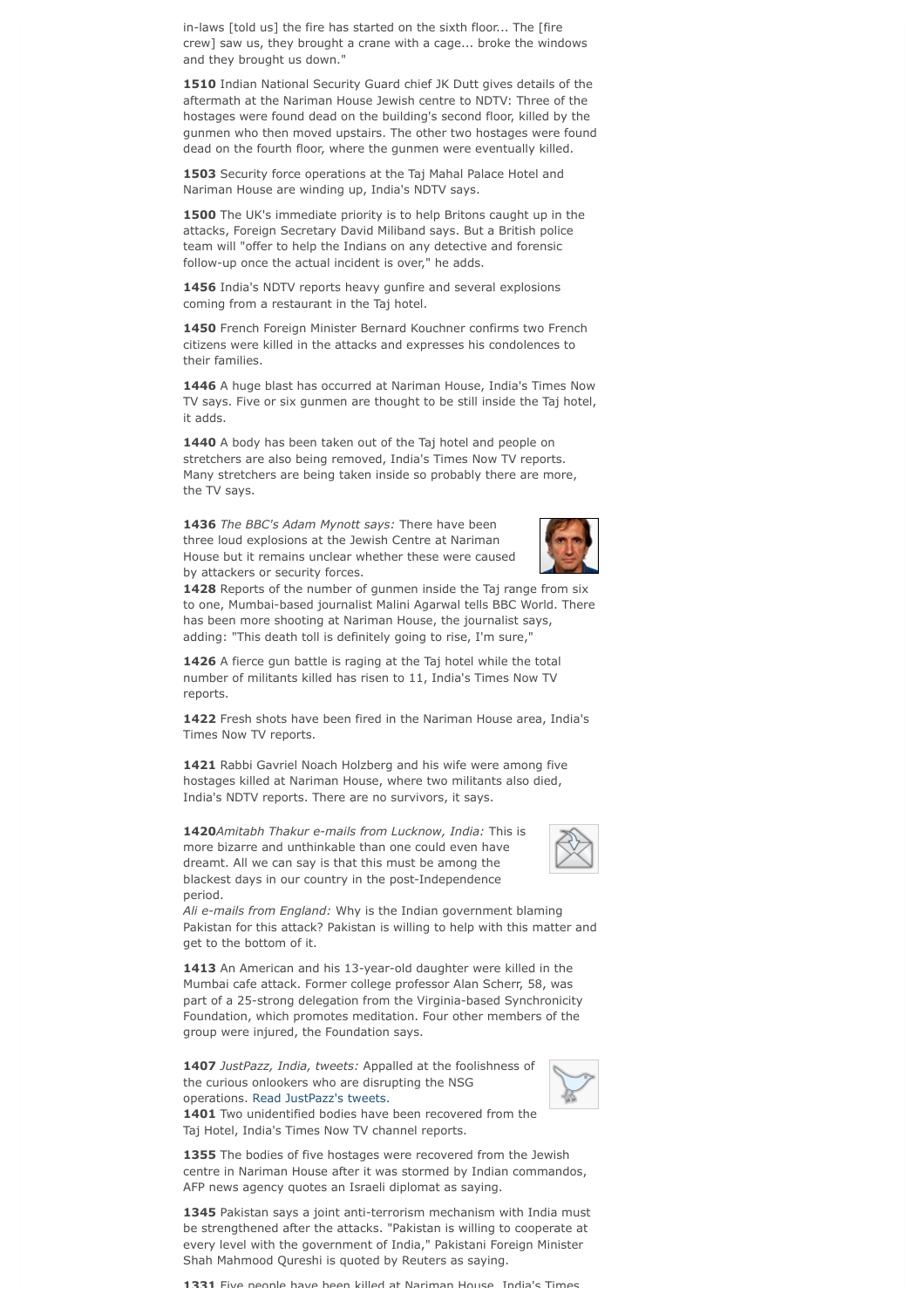**1331** Five people have been killed at Nariman House, India's Times Now channel reports. National Security Guards chief JK Dutt says militants killed three hostages and fled. Commandos killed two militants, he adds.

**1321** Terrorism expert Prof Rohan Gunaratna tells BBC World News: "The attacks bear all the hallmarks of al-Qaeda. Certainly, those attackers were inspired by al-Qaeda methodology."

**1320** India's NDTV is reporting that the crowd gathered outside Nariman House have been told to move away, and that officials have said the operation is not yet over.

1317 Mumbai police commissioner Hassan Ghafoor tells India's CNNibn television channel that the operation at Nariman House is continuing, but "should clear up very soon". A National Security Guards commander says his forces have one further floor to secure. A huge crowd can be seen outside the building cheering.

**1314***The BBC's Ben Brown says:* One of the rooms at the Taj Mahal Palace hotel is on fire. There are several explosions now. We think those may be grenades being thrown by the security forces, rather than the militants, but we don't know.



1311 French foreign ministry spokesman Eric Chevallier tells the

Associated Press that it is "still awaiting information about small number" of people known to have been among about 25 French citizens who were inside the hotels at the heart of the attacks.

1306 The BBC learns that the number of foreigners confirmed dead in Mumbai has been increased from eight to 10.

**1305** *The BBC's Adam Mynott, outside Nariman House says:* According to sources here, the siege has ended, although this has not been officially confirmed. One injured person has so far been taken from the building and put in an ambulance. Dozens of people are walking away from the building and have been allowed through the police cordon.



**1258** India's Times Now television channel says the commando operation at Nariman House, where hostages where being held at a Jewish outreach centre, has finished. Commandos can be seen leaving the building. The channel says the threat has been eliminated and that the security forces are now searching adjacent houses.

**1255** The benchmark Sensex index of the Bombay Stock Exchange (BSE) has gained slightly, a day after trading was suspended due to the attacks in Mumbai. The exchange re-opened on Friday. It opened down 1%, fluctuated during the day, then closed slightly up.

**1245** Zaffar Abbas, editor of Pakistan's Dawn News, says he is not surprised India has suggested the militants have links with Pakistan. "What is surprising is the request from the Indian prime minister that the head of Pakistan's premier intelligence agency, the ISI, should be sent to India, and the Pakistani government immediately agreeing to the idea. It all shows that if there's any link with Pakistan, the two sides are willing to discuss it and that might defuse the situation."

**1238** Indian TV is showing pictures of a massive explosion at Nariman House. Commandos can be seen standing on the top of the building.

**1235** *The BBC's Barbara Plett in Islamabad says:* Pakistan's new civilian government has been quick to condemn the Mumbai attacks and eager to offer help in jointly combating terrorism. But the security establishment here is wary of its long-time regional rival and it remains to be seen what sort of co-operation will take place.

**1226** UK Home Secretary Jacqui Smith says the government has no information regarding reports that some of the gunmen may have been British citizens. "It's important that we make judgements on this on the basis of the fullest possible knowledge and intelligence - and that's obviously what we are working on at the moment," she says.

**1223** India's Times Now television channel reports that commandos have blown up a part of the wall on the fourth floor of Nariman House, after loud explosions were heard in the area.

**1220***The BBC's Ben Brown, outside the Taj Mahal Palace Hotel, says:* There seems to have been a real intensity of gunfire and explosions in the last half-hour or so, but at the same time we are just not clear as to who the security services think are still in there.



**1218** Additional Indian troops are entering the Taj Mahal Palace hotel. Gunfire and explosions can be heard outside.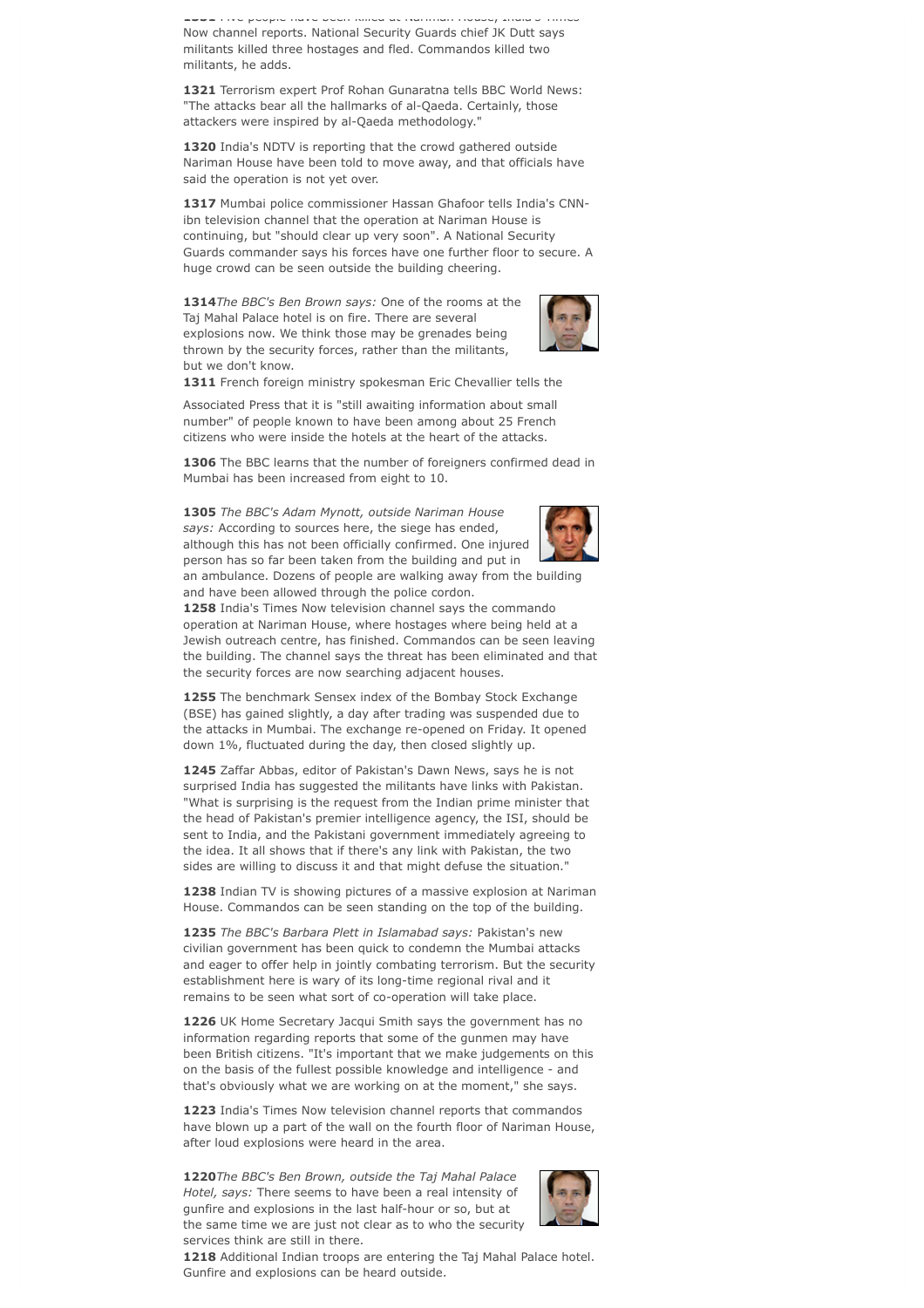

**1213** Pakistan's high commissioner to the UK, Wajid Shamsul Hasan, tells the BBC he was unsurprised by the Indian foreign minister saying that "some elements in Pakistan may be connected" to the Mumbai attacks. "This is the usual blame game to justify the failure of one's own [intelligence] agencies," Mr Hasan says. "The fact is that Pakistan itself is a victim of terrorism, the worst possible victim of terrorism, and it couldn't be a party to something that it wouldn't like to be done unto itself. You know, it could be Hindu extremists."

**1210** *The BBC's Ben Brown says:* Black smoke billowing from the roof of the Taj Mahal Palace Hotel.

**1205** ML Kumavat, special secretary of the Indian home ministry in Delhi, says that of the eight foreigners killed, three are German, one Japanese, one Canadian, one Australian and two unknown. One Briton has previously been confirmed dead, while Australian officials have said two of its citizens have died. Mr Kumavat says five Britons were among 22 injured foreigners, including two Americans, two Omanis and one each from Norway, Spain, Canada, Finland, the Philippines, Australia, Italy, China, and two whose nationality is unknown.

**1157***The BBC's Mark Dummett says:* Here at the Taj Mahal Palace hotel, there has been a series of explosions in a first-floor corner room - both of its windows have been blown out. At Nariman House the soldiers, who dropped



onto its roof from a helicopter this morning, are apparently making slow progress. Darkness is falling in Mumbai, a city still suffering a nightmare.

1147 Reporters at the scene describe the situation at the Taj Mahal Palace hotel as "a stand-off" between the army and a lone gunman, with soldiers firing grenades towards a second-floor window.

Ben Brown reports as fighting at the Taj Mahal Palace hotel continues

**1135** Two people have been shot and injured outside Taj Mahal Palace hotel. India's CNN-ibn television channel says they were a reporter for the AFP news agency and a bystander. Both were later able to walk to an ambulance.

**1125** Maharashtra state police chief AN Roy tells India's NDTV that his officers found explosives at Mumbai's Taj Mahal Palace hotel after regaining control of the building from armed militants. "We did find explosive boxes at two locations on either side of the Taj. That was a substantial amount of explosives to cause major damage," he says.

1119 Theophanis Liveras, whose brother Andreas was killed in Mumbai, says he believed his British passport would make him safe in India. "He went there for business. The last time was for a boat exhibition in Mumbai. He felt very safe. It was just a normal business trip. He was so happy and safe," he tells Sky News.

1116 UK police and government sources insist the suggestion that UK nationals were involved in perpetrating the Mumbai attacks "remains a rumour". They say the UK security services are working with the Indian authorities and "have visibility" of what is going on. There was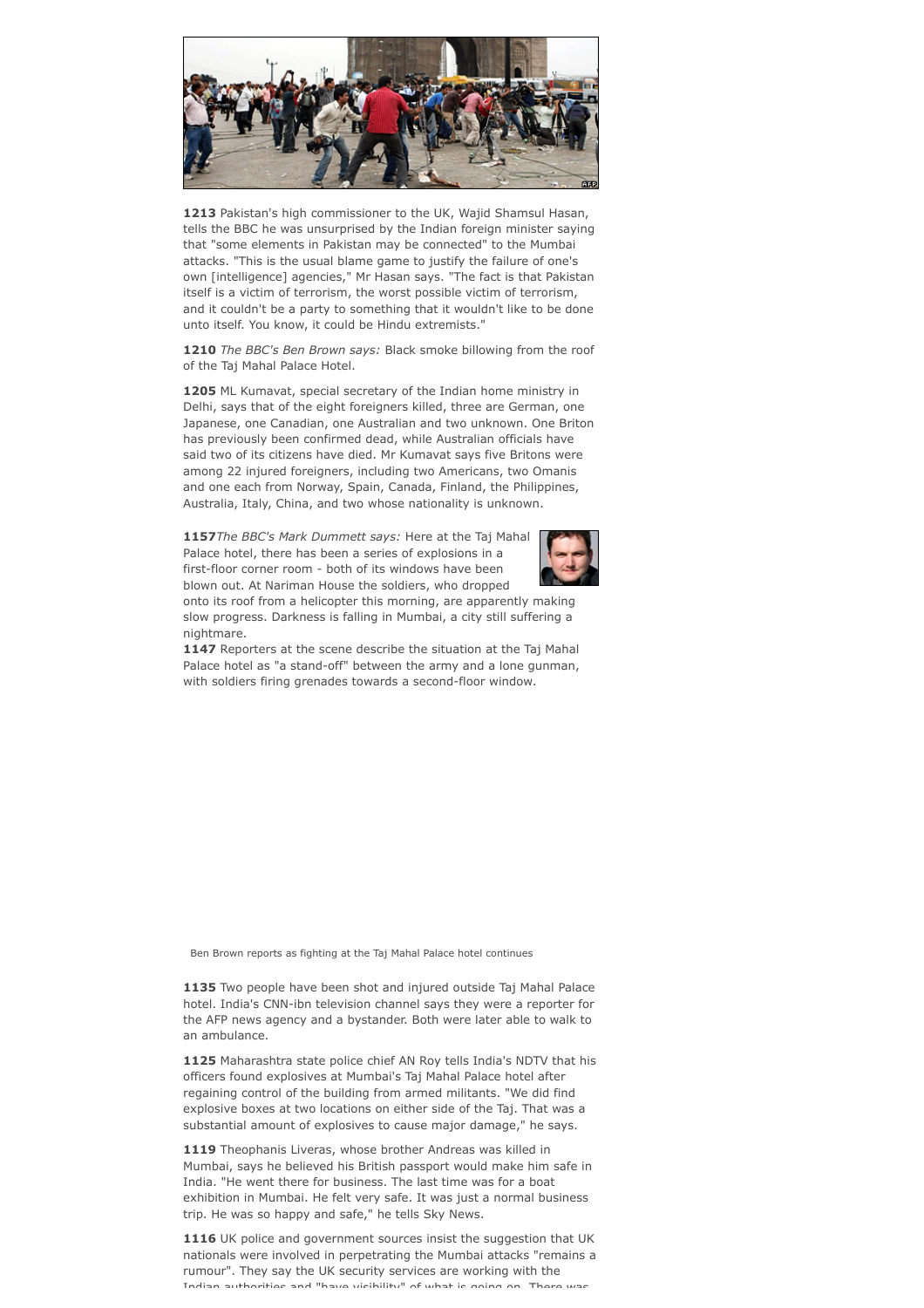Indian authorities and "have visibility" of what is going on. There was no confirmation that officials were studying images of the Mumbai attackers in an effort to identify them. When asked about the reports on Indian television, Prime Minister Gordon Brown said: "I would not want to be drawn into early conclusions about this."

**1104** Middlesex cricket captain Shaun Udal, whose team was due to stay at one of the Mumbai hotels as part of the Champions League Twenty20 tournament, doubts England's second Test against India will take place, despite authorities having switched it to Chennai: "I'm doubtful if the guys will want to go back so soon after a tragic event such an atrocity," he tells the BBC Asian Network.

**1100** Dr John Gearson, director of the Centre for Defence Studies at Kings College, London, tells Sky News the Indian authorities still do not know how many people they are looking for, or where they are. "They still haven't got the situation secured. It's highly-dangerous," he says. "There's too many rooms, too much uncertainty about how many people there were in there at the time and there isn't time to take the patient approach and wait them out."



**1057***BBC defence and security correspondent Rob Watson says:* It is almost routine for India to blame Pakistan for any attacks. But, the emerging view of not just Indian counter-terrorism officials but of security sources beyond is that the attack on Mumbai appears too sophisticated and well-orchestrated to have been carried out entirely

by homegrown militants. Although it's hard to imagine that either Pakistan's top civilian or military leadership could have authorised such an assault, militant groups based in Pakistan have certainly carried out attacks before.

**1053** India's Times Now television channel reports that six people have been evacuated from the rear entrance of the Taj Mahal Palace hotel, where heavy fighting is continuing.

**1045** Maharashtra state Home Minister RR Patil, speaking outside the Oberoi Trident hotel, says one of the gunmen who was arrested inside is a Pakistani national. He says two gunmen were killed, 24 bodies were recovered and that 15 policemen and two members of the National Security Guards were also killed. Some 370 people were injured, he adds. In total, nine gunmen have been arrested and, he says, it is clear they came from the sea. Mumbai's sea defences will now be strengthened, he adds.

**1043** The Israeli ambassador to India, Mark Sofer, tells Times Now television that the operation at Nariman House is continuing and that he believes six or more Israeli nationals are being held hostage at the Jewish outreach centre inside. He says officials are "worried but hopeful".



**1040** The Indian prime minister's spokesman confirms that the head of Pakistan's Inter-Services Intelligence (ISI) directorate, Lt Gen Ahmed Shujaa Pasha, has agreed to visit India to assist in the investigation into the Mumbai attacks.

**1034** India's Times Now television channel reports that there is a fierce gun battle going on at Nariman House. Police say the gunmen are holed up on the third floor, it adds.

**1025** The chairman of the Indian Jewish Federation in Mumbai, Jonathan Solomon, tells the BBC World Service that a child held in Nariman House has been released, but that he is still very concerned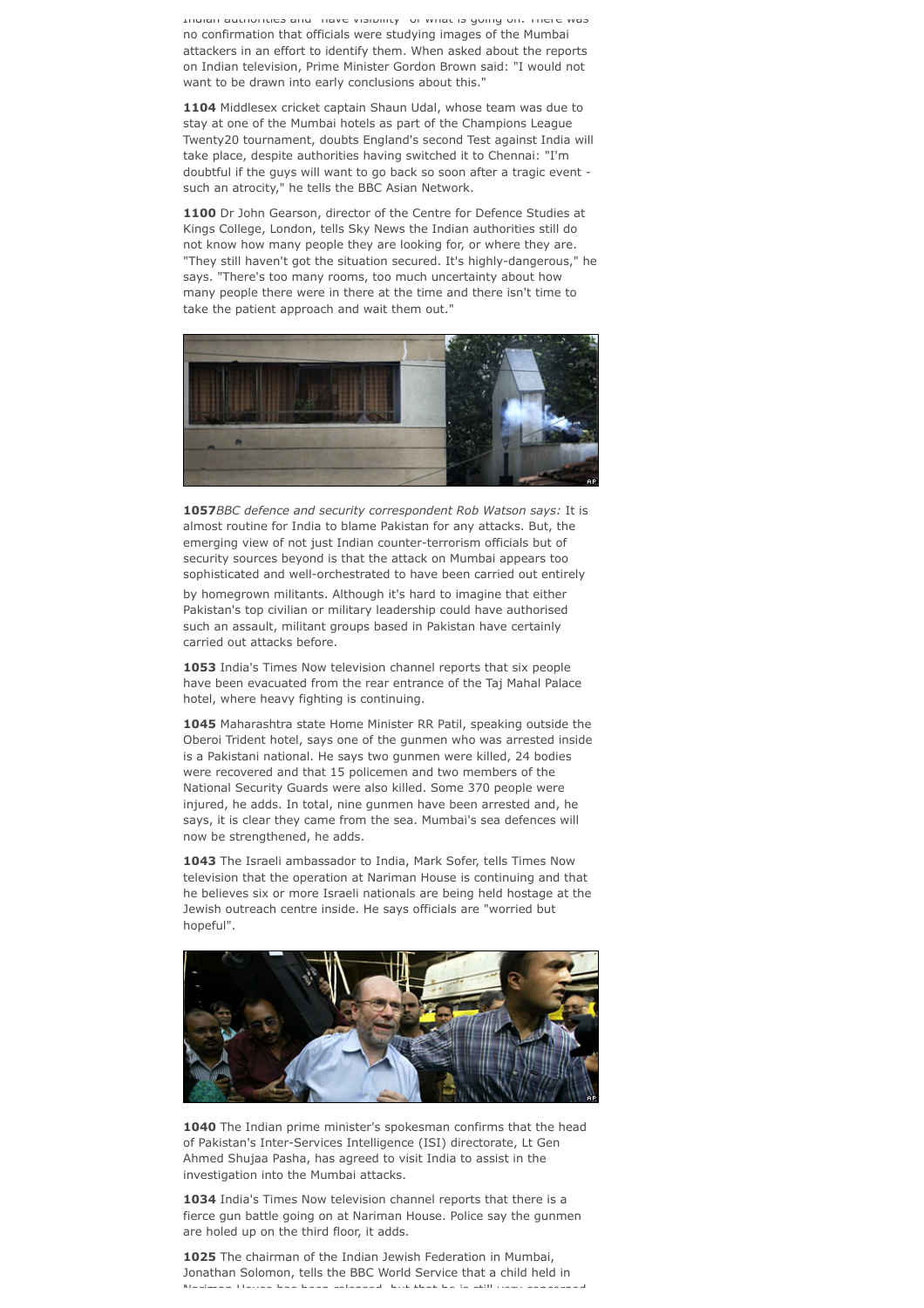Nariman House has been released, but that he is still very concerned for others still in the building. "I have spoken to the person who received the child when he came out of the house and he mentioned that his information is that the rabbi and his [wife] and one more couple are there," he says. "There is some kind of an indication that they may be unconscious but I am not in a position to confirm that."

**1018** *The BBC's Rahul Tandon says:* It's a very different atmosphere outside the Taj Mahal Palace hotel compared to yesterday. Today, it's cordoned off and there seems to be a much tenser atmosphere. Earlier an army spokesman said there could be 10 to 15 people inside... there could be staff, we don't know. I'm not sure if the authorities themselves know because of the vast size of the hotel.

**1015** British citizen Nicole Griffen tells BBC's 5Live she was evacuated from the Taj Mahal by Indian special forces only after they had checked everyone's passports to see if they had been helping the gunmen: "We were asked to wait with other guests while they checked other floors and checked other rooms. We all congregated into one space where they could protect us centrally," she says.

**1012** India's Times Now television channel reports that more commandos from the National Security Guards have been dropped onto the roof of Nariman House by helicopter.

**1006***The BBC's Ben Brown says:* About 10 seconds ago there was another huge explosion at the Taj Mahal Palace hotel. There are explosions going off every few minutes or so. It is unclear whether these are caused by security services' stun grenades or by the gunmen.



**1005** The Board of Control for Cricket in India (BCCI) reiterates that the Test series against England will go ahead as planned, although the second Test has been moved to Chennai.

**0952***The BBC's Adam Mynott says:* Nearly 48 hours after the initial attacks in Mumbai, there have still been shootings and explosions at the Taj Mahal Palace hotel. A policeman I spoke to in the cordon around the hotel said



that three gunmen, terrorists as he described them, were still holed up on the fourth floor of the building.

**0931**Steve Vincent, from Farnborough in the UK, tells reporters at Heathrow airport that he was in his room in the Taj Mahal Palace Hotel when it was stormed by gunmen: "I heard lots of shots, lots of explosions. It was just absolute chaos, pandemonium on the streets, people going everywhere. Really scary, just absolute, absolute carnage. I barricaded the room, just locked the door and that was it, just sit there, turned all the lights off, kept quiet. It was the most harrowing, harrowing thing I've ever been through."

**0935** Mumbai police commissioner Hassan Ghafoor says 24 bodies have been found in the Oberoi Trident hotel. It is unclear whether this will increase the number of deaths already reported. Mr Ghafoor says the hotel has been cleared, but operations are continuing in two other locations. One gunman has been arrested, while two or three others are still fighting at Nariman House, he adds. Another is still evading capture at the Taj Mahal Palace hotel.

# **[The BBC's Nik Gowing describes the scene outside the Taj](http://news.bbc.co.uk/2/hi/south_asia/7754049.stm)** Mahal Palace hotel

**0928** Claims that Britons were among the attackers in Mumbai are being investigated by the UK Foreign Office. The Indian news channel, NDTV, earlier reported that the gunmen had included "British citizens of Pakistani origin".

**0920** Pakistan has denied any involvement. Its Foreign Minister, Shah Mahmood Qureshi, has said politics should not be brought into the issue and that the two countries should join hands to defeat the common enemy they are facing.

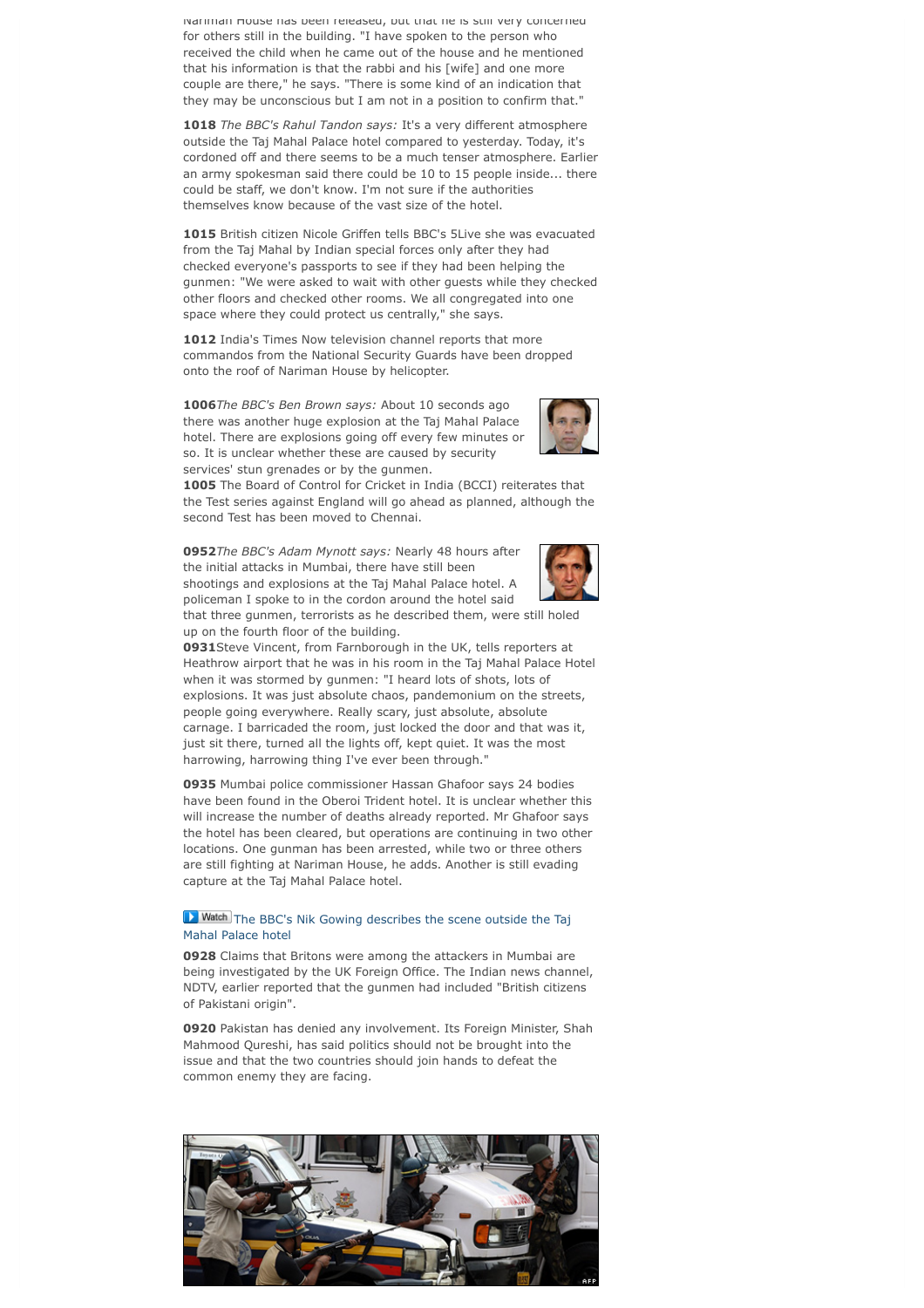**0915** Indian Foreign Minister Pranab Mukherjee says that preliminary evidence "indicates elements with links to Pakistan are involved" in the attacks. "Proof cannot be disclosed at this time," he adds. He also urges Pakistan to dismantle infrastructure that aids militants. It is the first time Indian officials have mentioned the neighbouring country in connection with the attacks, although earlier its navy said it was investigating two Pakistani merchant ships suspected of bringing in the attackers.

**0910** The director-general of India's National Security Guards, JK Dutt, says they now have "full control" of both the Oberoi and Trident hotels. "We had cleared Trident yesterday, we have neutralised Oberoi also now," he says. "We have killed two terrorists today. There was lots of firing. They also lobbed hand-grenades. Some of them are unexploded, we are going to defuse them - you may hear some sound of explosions. We found six bodies today."

**0905** Joey Jeetun, from London, who was in the Leopold Cafe when it was targeted by the gunmen, says someone "saved his life" by pushing him to the floor. After arriving back at Heathrow airport, he tells the BBC: "You had Australians, Americans, British. At first I just thought it was a lightbulb going off because it didn't sound like a proper shotgun or rifle. We all hid... we were just really scared, we didn't know what was happening. There was blood everywhere. I was drenched in blood, but... all I had was like a little bump on my head."

**0900** Iranian President Mahmoud Ahmadinejad condemns the "ugly phenomenon of terrorism". In a statement, he says: "The terrorist attack in Mumbai, during which a large number of Indian citizens have been killed and injured, is a cause of deep sorrow and pain of me, the government and the people of the Islamic Republic of Iran."

**0857** British lawyer Mark Abell, who spent the night locked in his room in the Oberoi Trident before being released by Indian security forces, tells the BBC he feels "fantastic" to be free. "I had spent a couple of days in the room by myself with no food, little water and just my BlackBerry. I was swapping messages with other people in the hotel and then the British Council started responding. Eventually, I got a call on the in-house system from someone downstairs saying they were coming to get me. Within about half-an-hour there was a knock on the door. It was great.

**0855** Israeli Foreign Minister Tzipi Livni says it is not known exactly how many Israelis have been caught up in the Mumbai attacks. "We

know that there are Israelis in [Nariman House] and we think there are Israelis in the Oberoi hotel," she says. "We receive conflicting reports all the time which we have to confirm," she tells Israel TV.

**0846** The Hindustan Times reports it has received a message warning of further attacks. The e-mail, written in flawed Hindi, states: "We today warn the Indian government that it should end its series of atrocities on Muslims, it should return to them their states." Intelligence services are reported to be taking its content seriously.

**0838** A reporter for India's Star News says: "This is the first time I have seen - immediately after blasts - indiscriminate firing by gunmen. This city has reacted by shutting itself down. The government has told schools and colleges to shut down. South Mumbai is pretty deserted. The average Mumbai person doesn't know if it's safe."

**0829** Indian television reports "random shots" being fired outside Nariman House, which commandos stormed earlier on Friday.

**0827** Indian Foreign Minister Pranab Mukherjee says elements in Pakistan were responsible for the attacks in Mumbai, according to the Press Trust of India (PTI).

**0823** *The BBC's Adam Mynott says:* There were reports of firing at the Chhatrapati Shivaji Terminus, the scene of one of the attacks on Wednesday. The shots were a result of the accidental firing of a weapon belonging to the security



forces. The incident caused the crowds in the building and outside to panic. **0805** India's CNN-ibn television channel reports that three armed

men have just left the Gokuldas Tejpal Hospital. It says the surrounding area has been cordoned off and transport halted.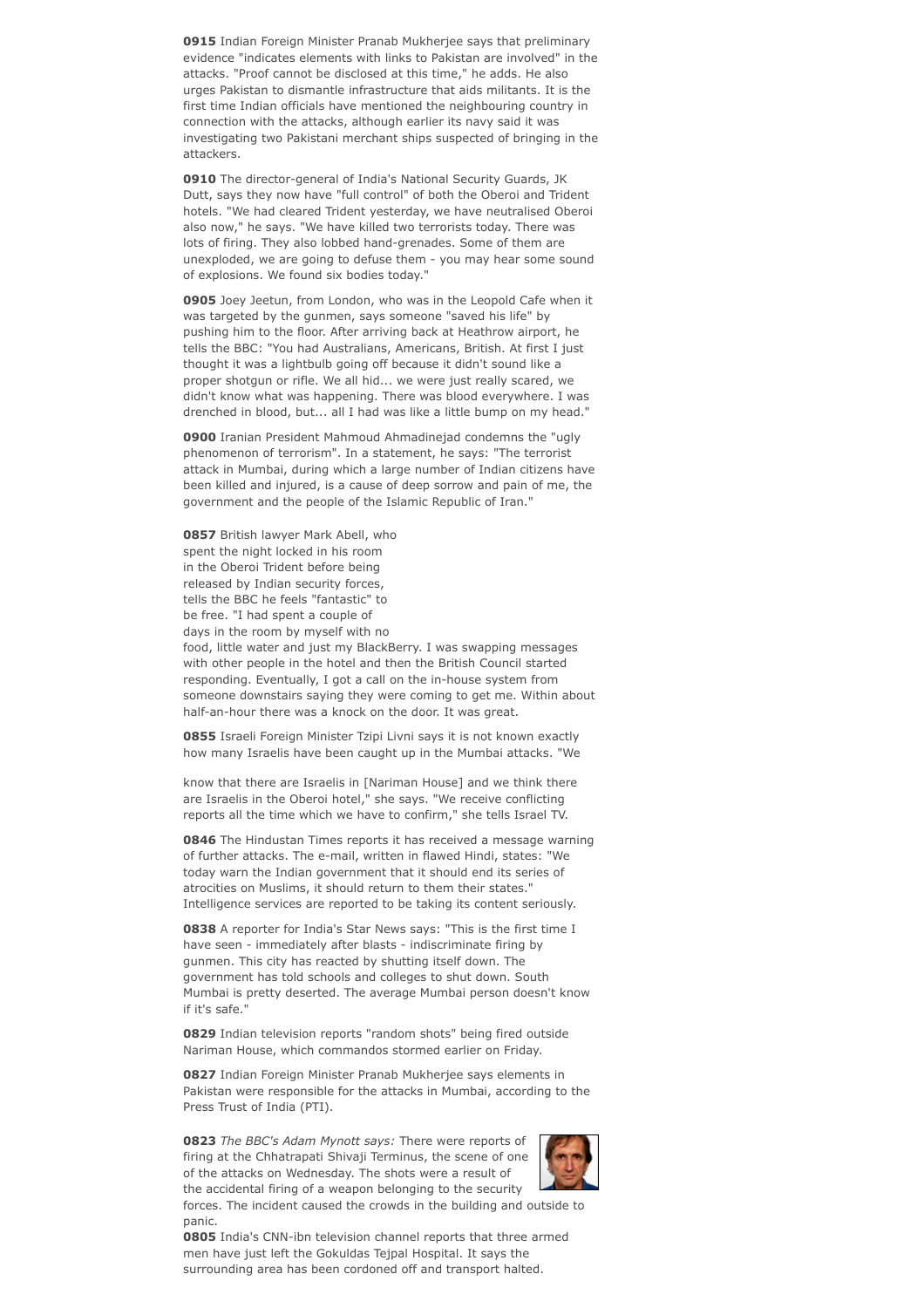**0755** Indian television channels are reporting gunfire outside Mumbai's main railway station, the Chhatrapati Shivaji Terminus, which two gunmen stormed on Wednesday night.

**0750** Maharashtra Chief Minister Vilasrao Deshmukh tells reporters that the operation at the Oberoi Trident hotel will be completed "in an hour or two", adding that it is now totally clear. He says the operation at the Taj Mahal Palace hotel will be over in a few hours. When asked about whether there are any hostages, he says that have so far been no negotiations with any of the gunmen. "It's an attack not on Mumbai; it's an attack on the nation," he says.

**0745***The BBC's Nik Gowing says:* In the last 10 minutes, eight trucks carrying members of the Indian police's Rapid Action Force have arrived at the Taj Mahal Palace hotel. Earlier, I heard gunfire and several explosions as troops



moved into the hotel to free the two hostages thought to be inside. **0740** The Indian marine commando says a Mauritius ID card, \$1,200 and 6,000 Indian rupees were recovered from one of the gunmen's bags at the Taj Mahal Palace hotel. In addition, the gunmen had several magazines of spare ammunition, explosives, food, and credit cards from several banks, he says.

**0735** A member of the Indian military's marine commandos tells a news conference that they have so far recovered 30 dead bodies from

one hall of the Taj Mahal Palace hotel. "The bodies were lying strewn here and there. There was blood all over and in trying to avoid the casualty of those civilians, we had to be that much more careful," he says. The gunmen were well aware of the building's layout, had fired indiscriminately and shown no remorse, he adds.

Indian commandos have described a raid against gunmen in the Taj Mahal palace hotel

**0724** The Associated Press says a further 20 people - a group of airline crew members - have been evacuated from the Oberoi Trident.

**0720** Canadian Foreign Minister Lawrence Cannon has confirmed that one Canadian was killed and two others were injured in the attacks.

**0703** According to NDTV, the army has advised all news channels not to show live pictures of the Taj Mahal Palace and Oberoi Trident hotels, where commandos are conducting "clearing" operations. It says the army has also asked journalists not to give out any specific details of the operation at Nariman House.

# **Panal [People are evacuated from the Oberoi Trident hotel](http://news.bbc.co.uk/2/hi/south_asia/7753810.stm)**

**0645** At least 93 people, most of them foreign nationals, have been released from the Oberoi Trident hotel, more than 36 hours after gunmen entered the building, police have said.

**0623***The BBC's Nik Gowing says:* I can hear gunfire inside the Taj Mahal Palace hotel and have had to take cover. **0617** India's CNN-ibn television channel reports that the National Security Guards (NSG) have said that some of the hostages have been killed at Oberoi Trident hotel.



**0612** India's CNN-ibn television channel reports exchanges of fire at Nariman House, a five-story residential building that contains an office of the Jewish outreach group, Chabad Lubavitch. The fourth and fifth floors have now been cleared by commandos, it says.

**0608** Australian opposition Liberal Party leader Malcolm Turnbull has confirmed that a second Australian man was killed in the Mumbai attacks, according to the AFP news agency.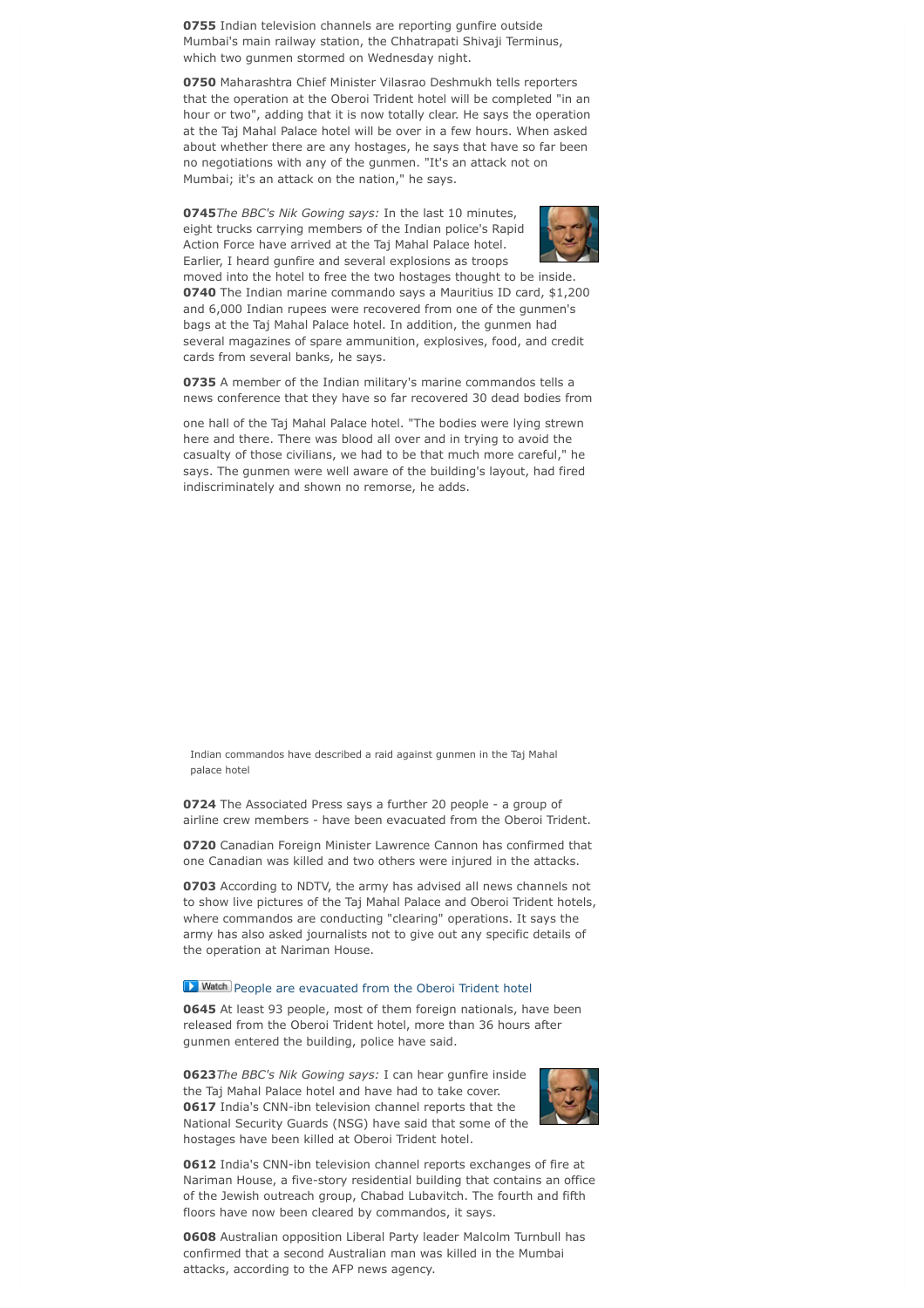**0601** The Australian department of foreign affairs and trade has updated its travel warning for India, advising its citizens "to reconsider... because of the very high risk of terrorist activity by terrorists and militant groups".



**0555** Lt Gen N Thamburaj, head of the Indian army's Southern Command, tells reporters the Taj Mahal Palace hotel's new building has been cleared and handed over to police. He says there is believed to be one gunman holding out in the older, "heritage" part of the hotel, and that one or two hostages are still in there with him. Gen Thamburaj says the gunman is moving around on two floors, where he has cut off the electricity. A number of hotel rooms remain locked from the inside, possibly by guests who are hiding there.

**0530** The benchmark Sensex index of the Bombay Stock Exchange (BSE) re-opened 1% down on Friday. It was closed on Thursday in response to the attacks.

**0525** India's Times Now channel says the army has taken complete control of the Oberoi hotel releasing the last 30 hostages, most of them foreigners.

**0500** Times Now channel reports that a US official is among those being held at the Oberoi hotel. The channel also says many of those trapped are without food and water.

**0425** More guests are being evacuated from the Oberoi hotel, eyewitnesses quoted by Reuters news agency say.

**0410** Deathtoll from attacks rises to 130, police quoted by AFP say.

**0251** Commandos are tentatively moving down through the fivestorey Jewish centre building, the BBC's David Loyn reports. **0249** A spokesman for the group whose members are believed to be in the Jewish centre said members around the world were praying for a safe outcome.



**0231** Snipers are reportedly shooting from buildings opposite the Jewish centre.

**0210** Indian television shows footage of commandos being lowered from a helicopter onto the roof of the Jewish centre. There are still an unknown number of hostages inside. Troops also move in at ground level.

[A helicopter drops commandos into Nariman House in Mumbai](http://news.bbc.co.uk/2/hi/south_asia/7753735.stm)

**0200** Indian commandos have cleared the Oberoi hotel, Indian TV reports.

**0155** Indian commandos move to take Jewish centre where a number of hostages are being held.

#### **You can review earlier updates here:**

- [Mumbai attacks: Live updates Part one](http://news.bbc.co.uk/2/hi/south_asia/7752003.stm)
- **[Click here to return](http://news.bbc.co.uk/2/hi/south_asia/7753639.stm#middle)**